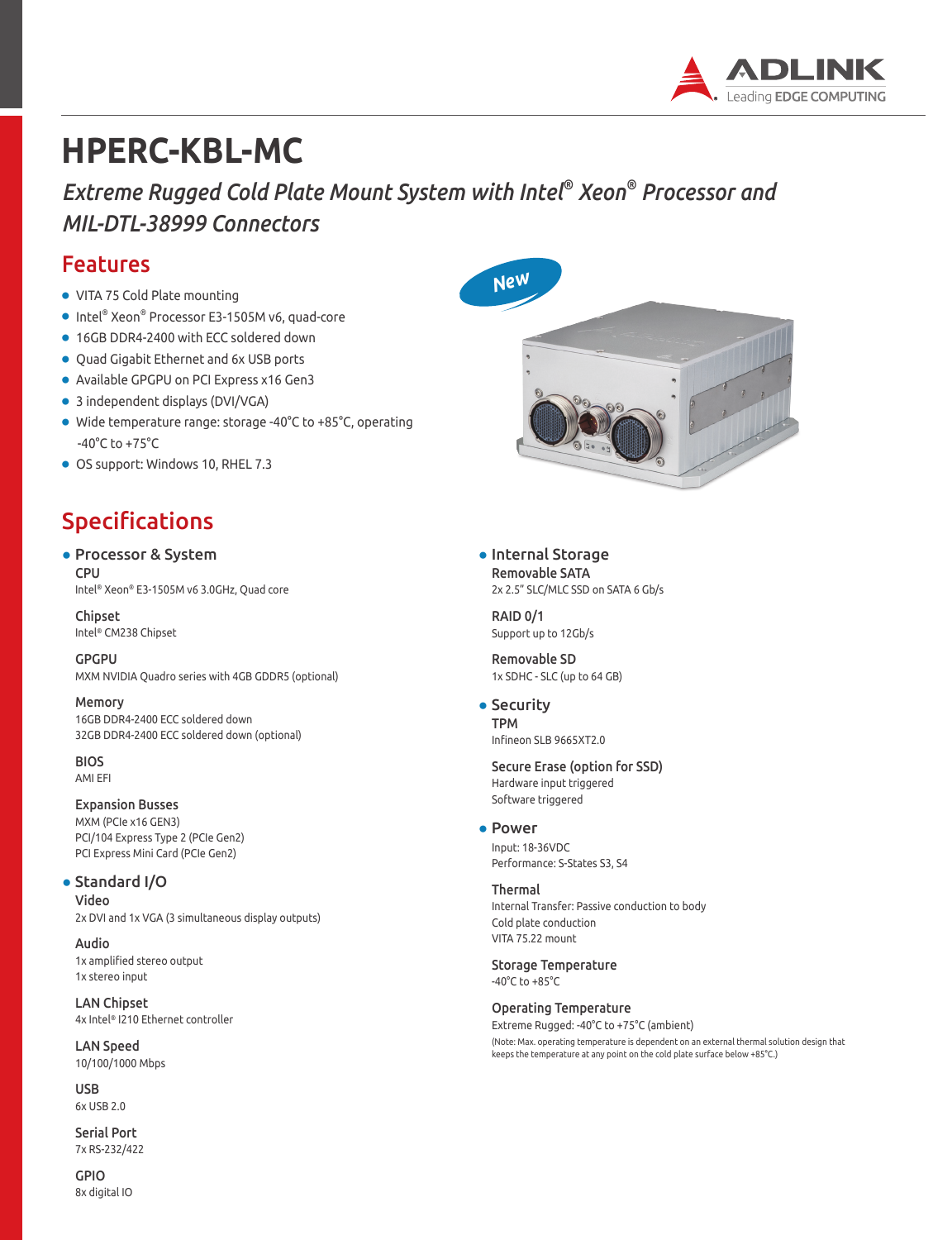

## Specifications

● Certifications & Standards Immersion IEC60529 - IP-67

Salt Spray RTCA/DO-160G, Section 14, Category S

Altitude 0 to 50000 ft.

Relative Humidity 95% at +60°C non-condensing

Shock MIL-STD-810G - 516.6 Procedures I and V

Vibration MIL-STD-810G - 514.6 Procedure I Categories 4, 9, 11, 21

EMI/EMC MIL-STD-461F

Power MIL-STD-704F & MIL-STD-1275E

Operating Temp. MIL-STD-810G - 501.5 Procedure II MIL-STD-810G - 502.5, Procedure 1 and 2

### Functional Diagram

● Mechanical Form Factor VITA-75.22 Conductive Cold Plate

Dimension (mm) 223.7(L) x 177.8(W) x 98.7(H)

Weight 4.68 kg

I/O Connectors MIL-DTL-38999 (uniquely-keyed)

#### ● Operating System

OS Windows® 10 (64-bit) RHEL 7.3 (Please contact ADLINK for other OS support)